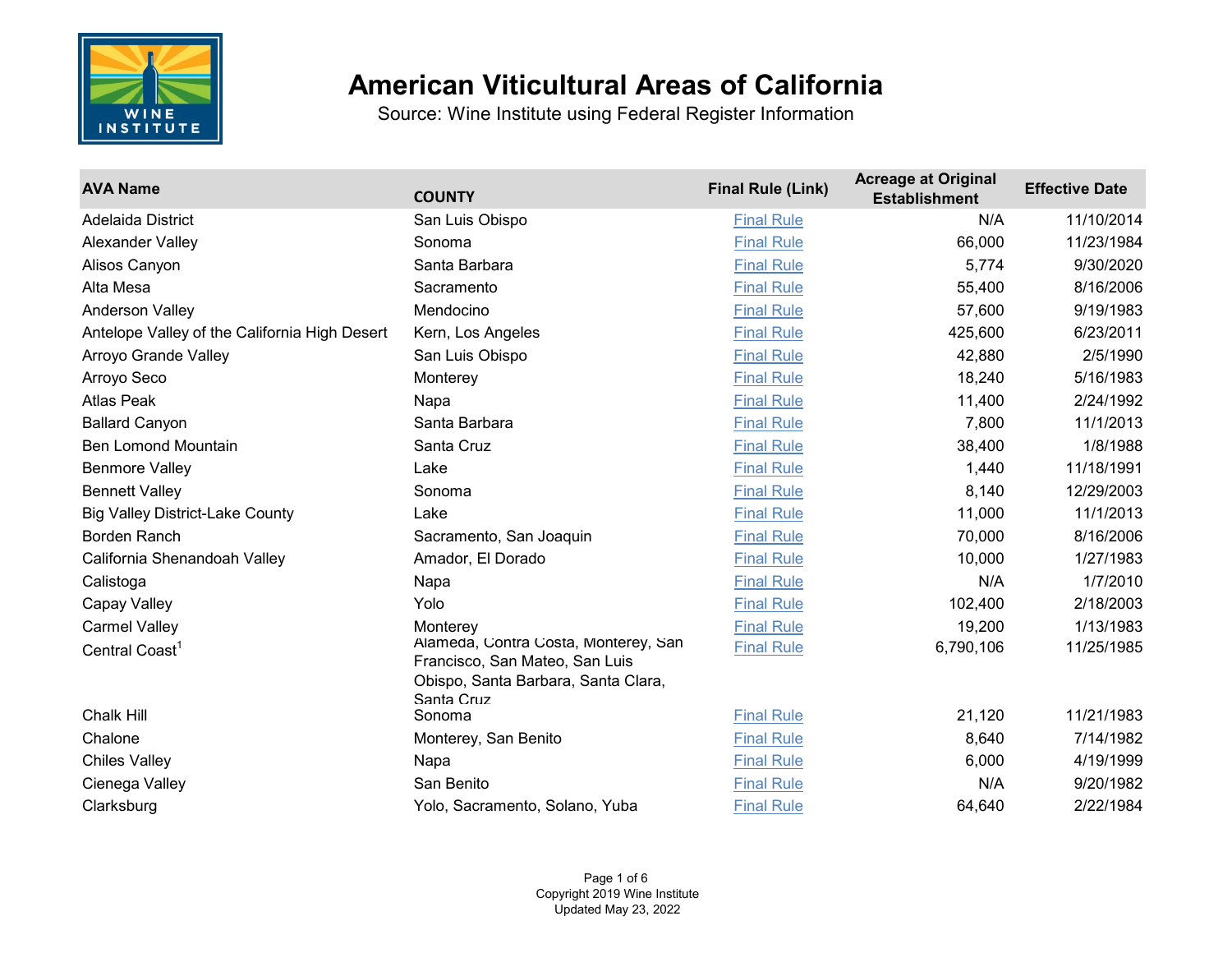

| <b>AVA Name</b>                      | <b>COUNTY</b>             | <b>Final Rule (Link)</b> | <b>Acreage at Original</b><br><b>Establishment</b> | <b>Effective Date</b> |
|--------------------------------------|---------------------------|--------------------------|----------------------------------------------------|-----------------------|
| <b>Clear Lake</b>                    | Lake                      | <b>Final Rule</b>        | 168,960                                            | 6/7/1984              |
| <b>Clements Hills</b>                | San Joaquin               | <b>Final Rule</b>        | 85,400                                             | 8/16/2006             |
| Cole Ranch                           | Mendocino                 | <b>Final Rule</b>        | 150                                                | 5/16/1983             |
| Coombsville                          | Napa                      | <b>Final Rule</b>        | 11,075                                             | 1/13/2012             |
| <b>Cosumnes River</b>                | Sacramento                | <b>Final Rule</b>        | 54,700                                             | 8/16/2006             |
| Covelo                               | Mendocino                 | <b>Final Rule</b>        | 38,000                                             | 3/20/2006             |
| <b>Creston District</b>              | San Luis Obispo           | <b>Final Rule</b>        | N/A                                                | 11/10/2014            |
| Cucamonga Valley                     | San Bernardino, Riverside | <b>Final Rule</b>        | 109,400                                            | 5/1/1995              |
| Diablo Grande                        | Stanislaus                | <b>Final Rule</b>        | 30,000                                             | 8/21/1998             |
| <b>Diamond Mountain District</b>     | Napa                      | <b>Final Rule</b>        | 5,000                                              | 7/31/2001             |
| Dos Rios                             | Mendocino                 | <b>Final Rule</b>        | 15,500                                             | 11/14/2005            |
| Dry Creek Valley                     | Sonoma                    | <b>Final Rule</b>        | 80,000                                             | 9/6/1983              |
| Dunnigan Hills                       | Yolo                      | <b>Final Rule</b>        | 89,000                                             | 6/14/1993             |
| Eagle Peak Mendocino County          | Mendocino                 | <b>Final Rule</b>        | 26,260                                             | 11/10/2014            |
| Edna Valley                          | San Luis Obispo           | <b>Final Rule</b>        | 22,400                                             | 6/11/1982             |
| El Dorado                            | El Dorado                 | <b>Final Rule</b>        | N/A                                                | 11/14/1983            |
| El Pomar District                    | San Luis Obispo           | <b>Final Rule</b>        | 21,430                                             | 11/10/2014            |
| Fair Play                            | El Dorado                 | <b>Final Rule</b>        | 21,120                                             | 4/27/2001             |
| Fiddletown                           | Amador                    | <b>Final Rule</b>        | 11,500                                             | 11/3/1983             |
| Fort Ross-Seaview                    | Sonoma                    | <b>Final Rule</b>        | 27,500                                             | 1/13/2012             |
| <b>Fountaingrove District</b>        | Sonoma                    | <b>Final Rule</b>        | 38,000                                             | 3/20/2015             |
| Green Valley of Russian River Valley | Sonoma                    | <b>Final Rule</b>        | 19,010                                             | 4/23/2007             |
| <b>Guenoc Valley</b>                 | Lake                      | <b>Final Rule</b>        | 4,396                                              | 12/21/1981            |
| <b>Hames Valley</b>                  | Monterey                  | <b>Final Rule</b>        | 10,240                                             | 4/25/1994             |
| Happy Canyon of Santa Barbara        | Santa Barbara             | <b>Final Rule</b>        | 23,941                                             | 11/9/2009             |
| <b>High Valley</b>                   | Lake                      | <b>Final Rule</b>        | 14,000                                             | 8/1/2005              |
| <b>Howell Mountain</b>               | Napa                      | <b>Final Rule</b>        | 14,080                                             | 1/30/1984             |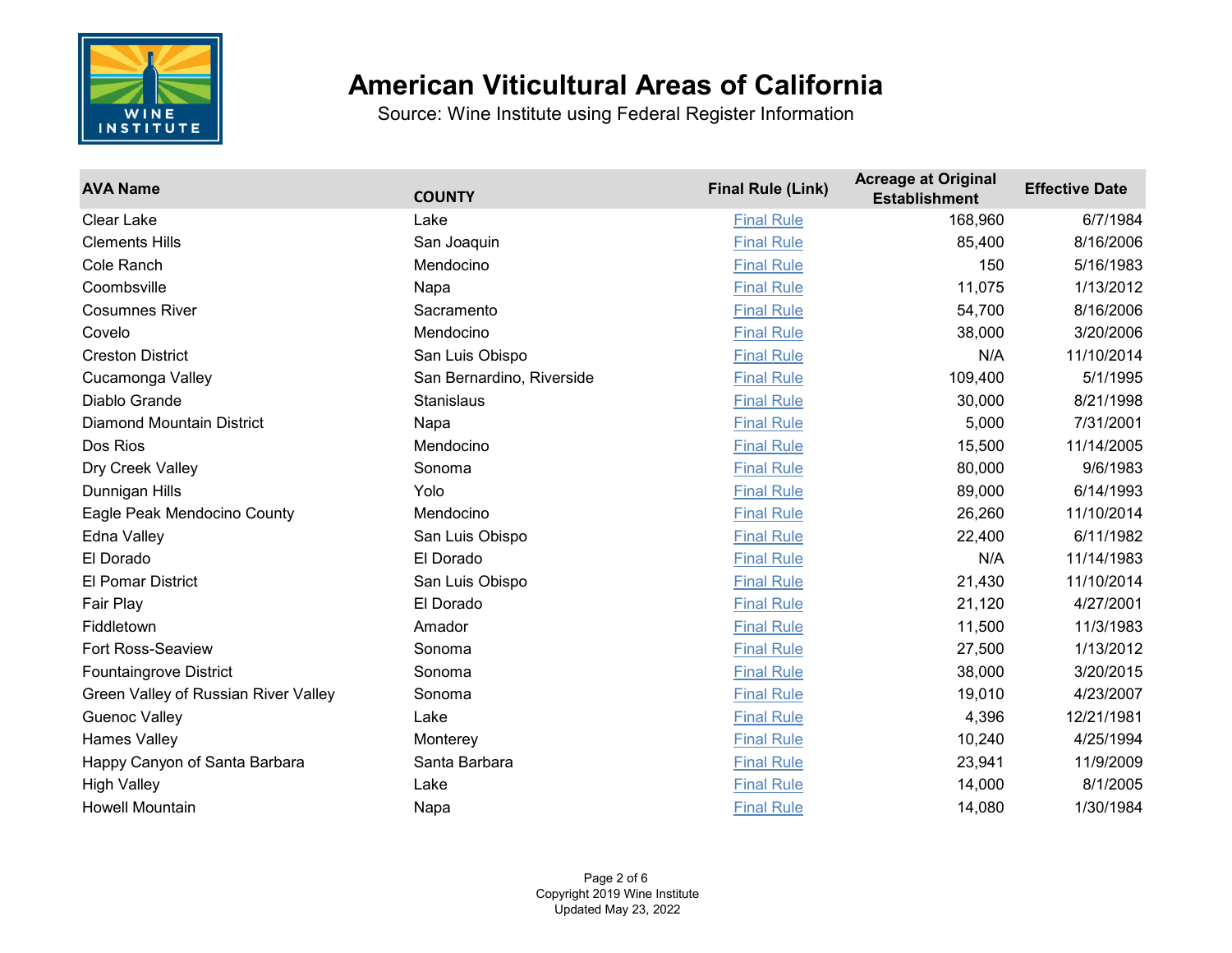

| <b>AVA Name</b>                      | <b>COUNTY</b>                                   | <b>Final Rule (Link)</b> | <b>Acreage at Original</b><br><b>Establishment</b> | <b>Effective Date</b> |
|--------------------------------------|-------------------------------------------------|--------------------------|----------------------------------------------------|-----------------------|
| Inwood Valley                        | Shasta                                          | <b>Final Rule</b>        | 28,298                                             | 10/15/2012            |
| Jahant                               | Sacramento San Joaquin                          | <b>Final Rule</b>        | 28,000                                             | 8/16/2006             |
| Kelsey Bench-Lake County             | Lake                                            | <b>Final Rule</b>        | 9,100                                              | 11/1/2013             |
| Knights Valley                       | Sonoma                                          | <b>Final Rule</b>        | 36,240                                             | 11/21/1983            |
| Lamorinda                            | <b>Contra Costa County</b>                      | <b>Final Rule</b>        | 29,369                                             | 3/25/2016             |
| Leona Valley                         | Los Angeles                                     | <b>Final Rule</b>        | 8,576                                              | 11/28/2008            |
| Lime Kiln Valley                     | San Benito                                      | <b>Final Rule</b>        | 2,300                                              | 7/6/1982              |
| Livermore Valley                     | Alameda, Contra Costa                           | <b>Final Rule</b>        | 96,000                                             | 10/1/1982             |
| Lodi                                 | Sacramento, San Joaquin                         | <b>Final Rule</b>        | 458,000                                            | 3/17/1986             |
| Los Carneros                         | Napa, Sonoma                                    | <b>Final Rule</b>        | N/A                                                | 9/19/1983             |
| <b>Los Olivos District</b>           | Santa Barbara                                   | <b>Final Rule</b>        | 22,820                                             | 2/22/2016             |
| Madera                               | Fresno, Madera                                  | <b>Final Rule</b>        | 448,000                                            | 1/7/1985              |
| <b>Malibu Coast</b>                  | Los Angeles, Ventura                            | <b>Final Rule</b>        | 44,590                                             | 8/18/2014             |
| Malibu-Newton Canyon                 | Los Angeles                                     | <b>Final Rule</b>        | 850                                                | 6/13/1996             |
| <b>Manton Valley</b>                 | Shasta, Tehama                                  | <b>Final Rule</b>        | 11,178                                             | 9/2/2014              |
| <b>McDowell Valley</b>               | Mendocino                                       | <b>Final Rule</b>        | N/A                                                | 1/4/1982              |
| Mendocino                            | Mendocino                                       | <b>Final Rule</b>        | 275,200                                            | 7/16/1984             |
| Mendocino Ridge                      | Mendocino                                       | <b>Final Rule</b>        | 87,466                                             | 12/26/1997            |
| Merritt Island                       | Yolo                                            | <b>Final Rule</b>        | 5,000                                              | 6/16/1983             |
| <b>Mokelumne River</b>               | San Joaquin                                     | <b>Final Rule</b>        | 85,700                                             | 8/16/2006             |
| Monterey                             | Monterey                                        | <b>Final Rule</b>        | 640,000                                            | 7/16/1984             |
| Moon Mountain District Sonoma County | Sonoma                                          | <b>Final Rule</b>        | 17,633                                             | 11/1/2013             |
| Mt. Harlan                           | San Benito                                      | <b>Final Rule</b>        | 7,440                                              | 12/17/1990            |
| Mt. Veeder                           | Napa                                            | <b>Final Rule</b>        | 15,000                                             | 3/22/1990             |
| Napa Valley <sup>2</sup>             | Napa                                            | <b>Final Rule</b>        | 400,508                                            | 2/27/1981             |
| North Coast                          | Lake, Marin, Mendocino, Napa, Solano,<br>Sonoma | <b>Final Rule</b>        | 3,008,000                                          | 10/21/1983            |
| North Yuba                           | Yuba                                            | <b>Final Rule</b>        | 22,400                                             | 8/30/1985             |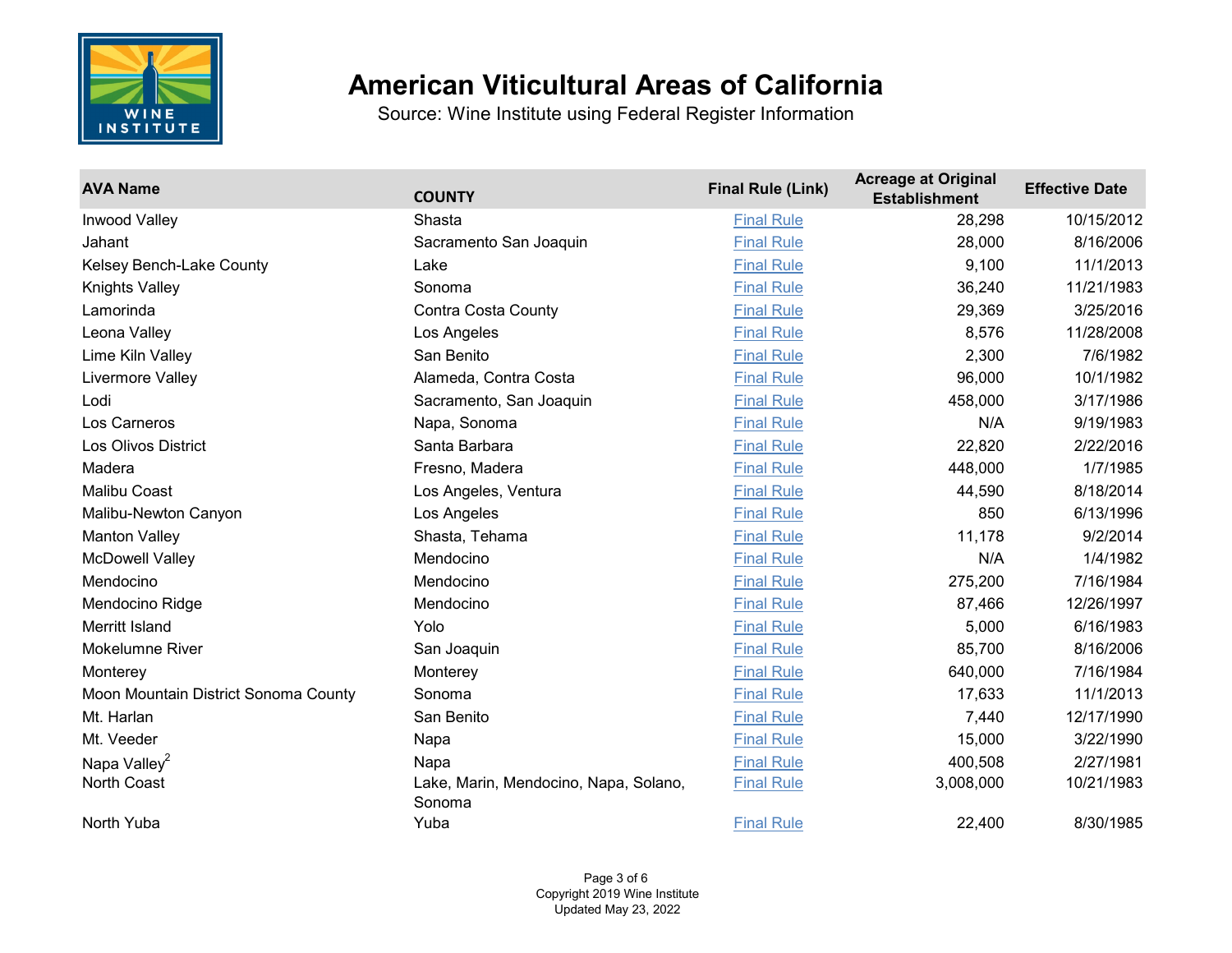

| <b>AVA Name</b>                   | <b>COUNTY</b>     | <b>Final Rule (Link)</b> | <b>Acreage at Original</b><br><b>Establishment</b> | <b>Effective Date</b> |
|-----------------------------------|-------------------|--------------------------|----------------------------------------------------|-----------------------|
| Northern Sonoma                   | Sonoma            | <b>Final Rule</b>        | 329,000                                            | 6/17/1986             |
| Oak Knoll District of Napa Valley | Napa              | <b>Final Rule</b>        | 8,300                                              | 4/26/2004             |
| Oakville                          | Napa              | <b>Final Rule</b>        | 5,760                                              | 8/2/1993              |
| Pacheco Pass                      | San Benito        | <b>Final Rule</b>        | 3,200                                              | 4/11/1984             |
| Paicines                          | San Benito        | <b>Final Rule</b>        | 4,500                                              | 9/15/1982             |
| Palos Verdes Peninsula            | Los Angeles       | <b>Final Rule</b>        | 15,900                                             | 6/7/2021              |
| Paso Robles                       | San Luis Obispo   | <b>Final Rule</b>        | 614,000                                            | 11/3/1983             |
| Paso Robles Estrella District     | San Luis Obispo   | <b>Final Rule</b>        | N/A                                                | 11/10/2014            |
| Paso Robles Geneseo District      | San Luis Obispo   | <b>Final Rule</b>        | N/A                                                | 11/10/2014            |
| Paso Robles Highlands District    | San Luis Obispo   | <b>Final Rule</b>        | N/A                                                | 11/10/2014            |
| Paso Robles Willow Creek District | San Luis Obispo   | <b>Final Rule</b>        | N/A                                                | 11/10/2014            |
| Petaluma Gap                      | Marin, Sonoma     | <b>Final Rule</b>        | 202,476                                            | 1/8/2018              |
| Pine Mountain-Cloverdale Peak     | Mendocino, Sonoma | <b>Final Rule</b>        | 4,570                                              | 11/28/2011            |
| Potter Valley                     | Mendocino         | <b>Final Rule</b>        | 27,500                                             | 11/14/1983            |
| Ramona Valley                     | San Diego         | <b>Final Rule</b>        | 89,000                                             | 1/6/2006              |
| <b>Red Hills Lake County</b>      | Lake              | <b>Final Rule</b>        | N/A                                                | 9/10/2004             |
| Redwood Valley                    | Mendocino         | <b>Final Rule</b>        | 22,400                                             | 2/21/1997             |
| <b>River Junction</b>             | San Joaquin       | <b>Final Rule</b>        | 1,300                                              | 7/9/2001              |
| Rockpile                          | Sonoma            | <b>Final Rule</b>        | 15,400                                             | 4/29/2002             |
| <b>Russian River Valley</b>       | Sonoma            | <b>Final Rule</b>        | 96,000                                             | 11/21/1983            |
| Rutherford                        | Napa              | <b>Final Rule</b>        | 6,650                                              | 8/2/1993              |
| Saddle Rock Malibu                | Los Angeles       | <b>Final Rule</b>        | 2,090                                              | 8/16/2006             |
| Salado Creek                      | <b>Stanislaus</b> | <b>Final Rule</b>        | 2,940                                              | 8/30/2004             |
| San Antonio Valley                | Monterey          | <b>Final Rule</b>        | 150,400                                            | 7/10/2006             |
| San Benito                        | San Benito        | <b>Final Rule</b>        | 45,000                                             | 11/4/1987             |
| San Bernabe                       | Monterey          | <b>Final Rule</b>        | 24,796                                             | 8/30/2004             |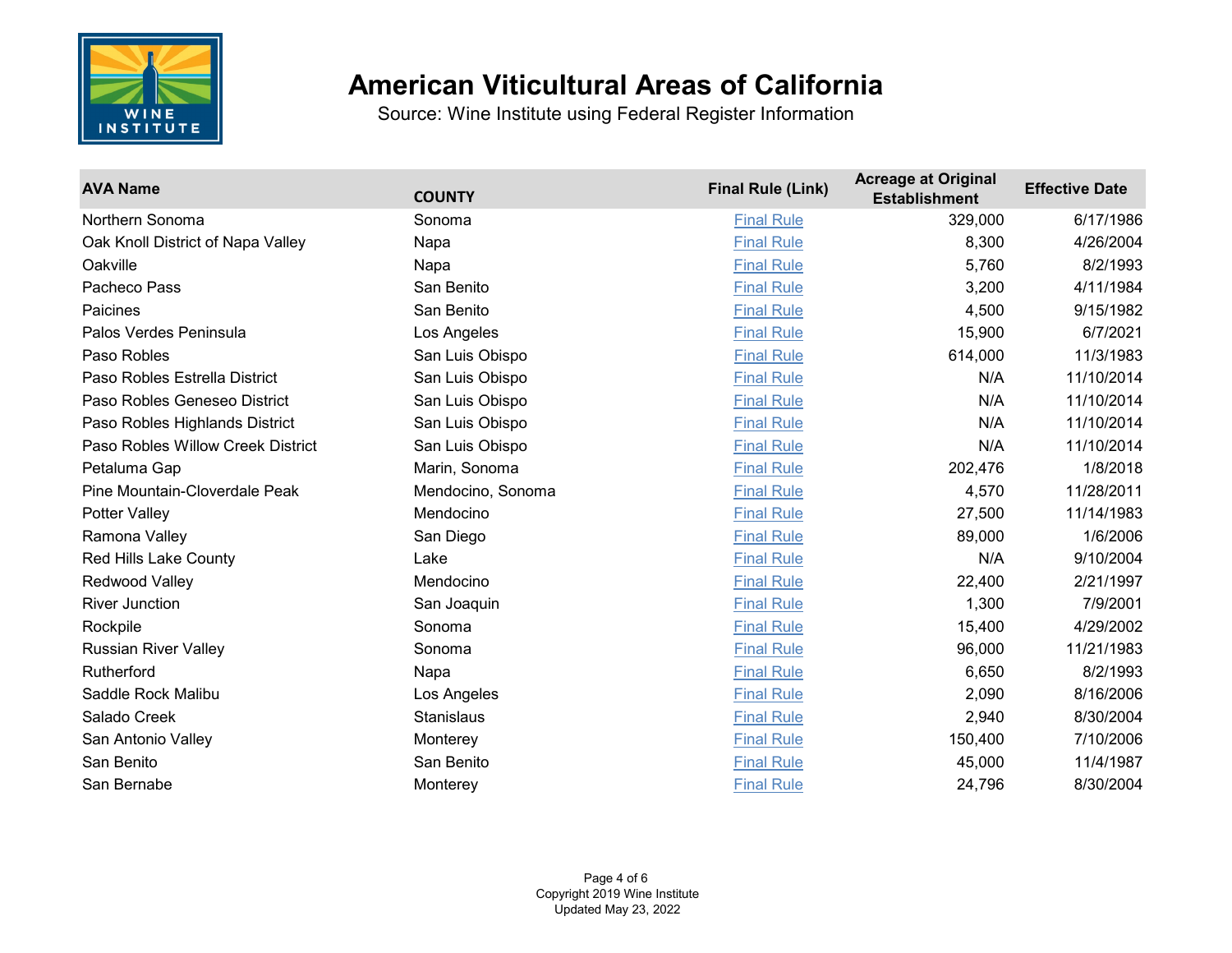

| <b>AVA Name</b>                   | <b>COUNTY</b>                                                                              | <b>Final Rule (Link)</b> | <b>Acreage at Original</b><br><b>Establishment</b> | <b>Effective Date</b> |
|-----------------------------------|--------------------------------------------------------------------------------------------|--------------------------|----------------------------------------------------|-----------------------|
| San Francisco Bay                 | Alameda, Contra Costa, San Benito,<br>San Francisco, San Mateo, Santa<br>Clara, Santa Cruz | <b>Final Rule</b>        | 1,566,720                                          | 3/22/1999             |
| San Juan Creek                    | San Luis Obispo                                                                            | <b>Final Rule</b>        | N/A                                                | 11/10/2014            |
| San Lucas                         | Monterey                                                                                   | <b>Final Rule</b>        | 33,920                                             | 3/2/1987              |
| San Miguel District               | San Luis Obispo                                                                            | <b>Final Rule</b>        | N/A                                                | 11/10/2014            |
| San Pasqual Valley                | San Diego                                                                                  | <b>Final Rule</b>        | N/A                                                | 9/16/1981             |
| San Ysidro District               | Santa Clara                                                                                | <b>Final Rule</b>        | 2,340                                              | 12/17/1990            |
| Santa Clara Valley                | Alameda, San Benito, Santa Clara,                                                          | <b>Final Rule</b>        | 339,200                                            | 4/27/1989             |
| Santa Cruz Mountains <sup>3</sup> | San Mateo, Santa Clara, Santa Cruz                                                         | <b>Final Rule</b>        | 408,000                                            | 1/4/1982              |
| Santa Lucia Highlands             | Monterey                                                                                   | <b>Final Rule</b>        | 22,000                                             | 6/15/1992             |
| Santa Margarita Ranch             | San Luis Obispo                                                                            | <b>Final Rule</b>        | N/A                                                | 11/10/2014            |
| Santa Maria Valley                | San Luis Obispo, Santa Barbara                                                             | <b>Final Rule</b>        | N/A                                                | 9/4/1981              |
| Santa Ynez Valley                 | Santa Barbara                                                                              | <b>Final Rule</b>        | 182,400                                            | 5/16/1983             |
| Seiad Valley                      | Siskiyou                                                                                   | <b>Final Rule</b>        | 2,160                                              | 6/20/1994             |
| Sierra Foothills                  | Amador, Calaveras, El Dorado,<br>Mariposa, Nevada, Placer, Tuolumne,<br>Yuba               | <b>Final Rule</b>        | 2,600,000                                          | 12/18/1987            |
| Sierra Pelona Valley              | Los Angeles                                                                                | <b>Final Rule</b>        | 6,208                                              | 8/23/2010             |
| <b>SLO Coast</b>                  | San Luis Obispo                                                                            | <b>Final Rule</b>        | 408,505                                            | 6/8/2022              |
| Sloughhouse                       | Sacramento                                                                                 | <b>Final Rule</b>        | 78,800                                             | 8/16/2006             |
| Solano County Green Valley        | Solano                                                                                     | <b>Final Rule</b>        | 2,560                                              | 1/28/1983             |
| Sonoma Coast                      | Sonoma                                                                                     | <b>Final Rule</b>        | 480,000                                            | 7/13/1987             |
| Sonoma Mountain                   | Sonoma                                                                                     | <b>Final Rule</b>        | 5,000                                              | 2/22/1985             |
| Sonoma Valley                     | Sonoma                                                                                     | <b>Final Rule</b>        | N/A                                                | 1/4/1982              |
| South Coast                       | Orange, Riverside, San Bernardino,<br>San Diego                                            | <b>Final Rule</b>        | 1,152,000                                          | 12/23/1985            |
| <b>Spring Mountain District</b>   | Napa                                                                                       | <b>Final Rule</b>        | 8,600                                              | 6/14/1993             |
| Squaw Valley-Miramonte            | Fresno                                                                                     | <b>Final Rule</b>        | 44,690                                             | 9/8/2015              |